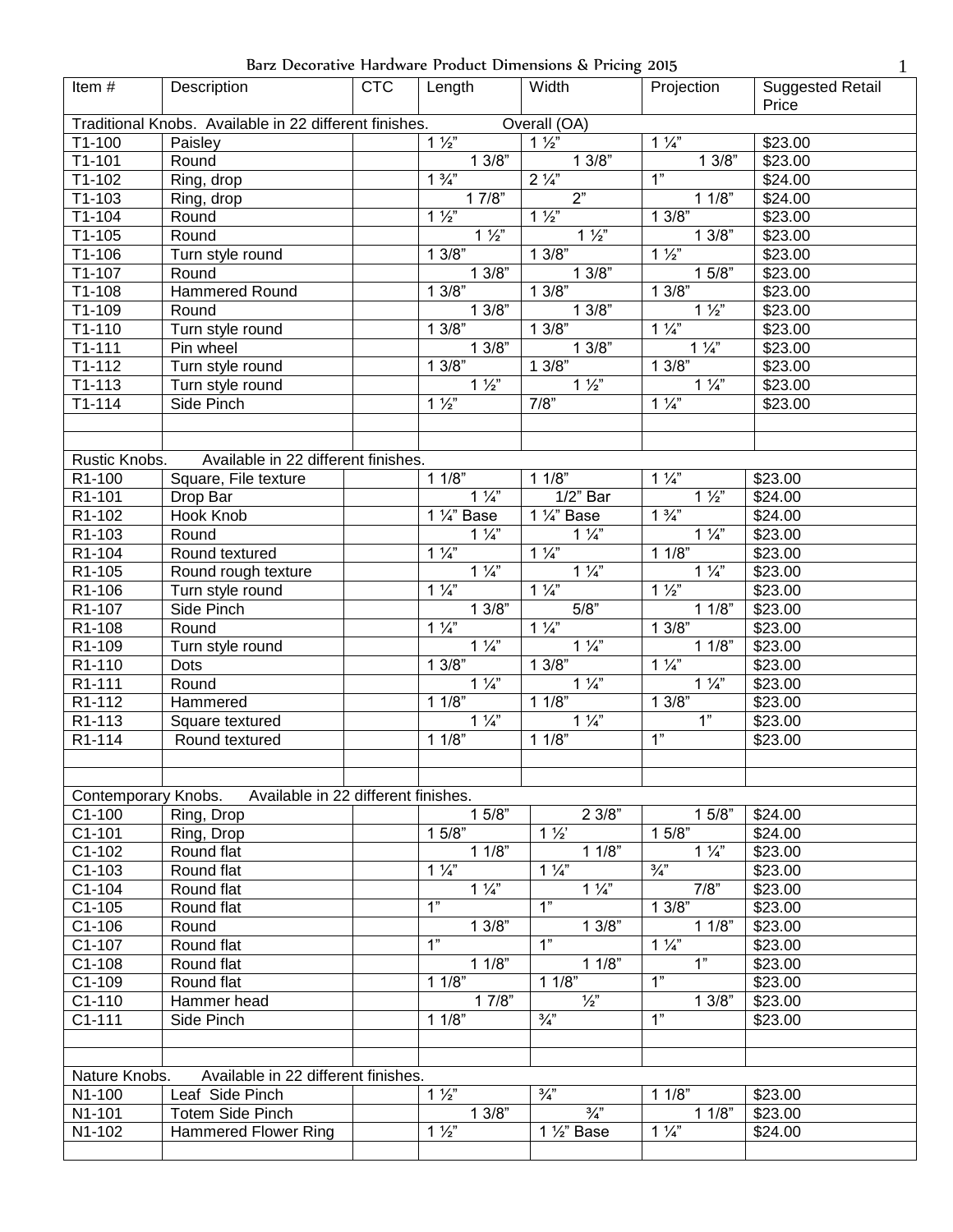| Item#      | Description                                          | <b>CTC</b> | Length         | Width              | Projection     | Suggested<br><b>Retail Price</b> |
|------------|------------------------------------------------------|------------|----------------|--------------------|----------------|----------------------------------|
|            | Modern Knobs. Available in 22 different finishes.    |            |                |                    |                |                                  |
| M1-100     | Square                                               |            | 1"             | $\overline{1}$     | $1\frac{1}{4}$ | \$23.00                          |
| M1-101     | Square                                               |            | 1"             | 1"                 | 11/8"          | \$23.00                          |
| M1-102     | Square                                               |            | 1"             | 1"                 | $1\frac{1}{4}$ | \$23.00                          |
| M1-103     | Square off set                                       |            | 3/8"<br>1      | 7/8"               | 11/8"          | \$23.00                          |
| M1-104     | Square off set                                       |            | 3/8"           | 1"                 | $1\frac{1}{4}$ | \$23.00                          |
| M1-105     | Square off set                                       |            | 3/8"<br>1      | 1"                 | 11/8"          | \$23.00                          |
| M1-106     | Square off set                                       |            | $1\frac{1}{2}$ | 7/8"               | 11/8"          | \$23.00                          |
| M1-107     |                                                      |            | $1\frac{3}{4}$ | $5/8$ "            | $1\frac{1}{4}$ | \$23.00                          |
|            |                                                      |            |                |                    |                |                                  |
|            | Round Knobs. Available in 22 different finishes.     |            |                |                    |                |                                  |
| Rd1-100    | Round                                                |            | $1\frac{1}{4}$ | $1\frac{1}{4}$     | 11/8"          | \$23.00                          |
| Rd1-101    | Round                                                |            | 13/16"         | $1\overline{3/16}$ | 1/8"<br>1      | \$23.00                          |
| Rd1-102    | Round                                                |            | $1\frac{1}{4}$ | $1\frac{1}{4}$     | 13/16"         | \$23.00                          |
| Rd1-103    | Round                                                |            | 13/8"          | 13/8"              | 13/16"         | \$23.00                          |
| Rd1-104    | Round                                                |            | $1\frac{1}{4}$ | $1\frac{1}{4}$     | $1\frac{1}{4}$ | \$23.00                          |
| Rd1-105    | Round                                                |            | $1\frac{1}{4}$ | $1\frac{1}{4}$     | 13/8"          | \$23.00                          |
| Rd1-106    | Round                                                |            | $1\frac{1}{4}$ | $1\frac{1}{4}$     | 13/8"          | \$23.00                          |
| Rd1-107    | Round                                                |            | $1\frac{1}{4}$ | $1\frac{1}{4}$     | 13/8"          | \$23.00                          |
| Rd1-108    | Round                                                |            | 11/8"          | 11/8"              | 13/8"          | \$23.00                          |
| Rd1-109    | Round                                                |            | 13/8"          | 13/8"              | 13/8"          | \$23.00                          |
| Rd1-110    | Round                                                |            | 1"             | 1"                 | $1\frac{1}{4}$ | \$22.00                          |
| Rd1-111    | Round                                                |            | $1\frac{1}{4}$ | $1\frac{1}{4}$     | 13/8"          | \$23.00                          |
| Rd1-112    | Round                                                |            | 11/8"          | 11/8"              | 13/8"          | \$23.00                          |
| Rd1-113    | Shell                                                |            | $1\frac{1}{4}$ | $1\frac{1}{4}$     | 11/8"          | \$23.00                          |
| Rd1-114    | Egg (new)                                            |            | $1\frac{1}{4}$ | 7/8"               | $1\frac{1}{4}$ | \$22.00                          |
|            |                                                      |            |                |                    |                |                                  |
|            |                                                      |            |                |                    |                |                                  |
|            | Whimsical Knobs. Available in 22 different finishes. |            |                |                    |                |                                  |
| W1-100     | 3 rope                                               |            | $1\frac{1}{2}$ | 11/8"              | 11/8"          | \$23.00                          |
| $W1 - 101$ | 2 rope                                               |            | 17/8"          | $\overline{7/8}$   | $1\frac{1}{4}$ | \$23.00                          |
| W1-102     | chain                                                |            | $1\frac{3}{4}$ | $\frac{3}{4}$      | 1"             | \$22.50                          |
| $W1-103$   | 3 ribs                                               |            | $1\frac{1}{2}$ | 7/8"               | 1"             | \$22.50                          |
| W1-104     | Curvy                                                |            | $1\frac{3}{4}$ | 11/8"              | 11/8"          | \$23.00                          |
| W1-105     | Lines pinch                                          |            | $1\frac{1}{4}$ | $\frac{3}{4}$      | 11/8"          | \$22.50                          |
| W1-106     | Cupped pinch                                         |            | $1\frac{1}{4}$ | 5/8"               | 1"             | \$22.50                          |
| W1-107     | Tire track pinch                                     |            | $1\frac{1}{4}$ | 7/8"               | 1"             | \$22.50                          |
| W1-108     | Ribbon Rap pinch                                     |            | $1\frac{1}{4}$ | $\overline{7/8}$   | 1"             | \$22.50                          |
| W1-109     | Bamboo pinch                                         |            | $1\frac{1}{4}$ | $\frac{3}{4}$      | 11/8"          | \$22.50                          |
| W1-110     | Dots pinch                                           |            | 13/8"          | 7/8"               | 11/8"          | \$23.00                          |
| W1-111     | Squares pinch                                        |            | 1 3/16"        | 5/8"               | 11/8"          | \$22.50                          |
| W1-112     | Cross Lines pinch                                    |            | 13/16"         | $\frac{3}{4}$      | 11/8"          | \$22.50                          |
| W1-113     | Curved line pinch                                    |            | $1\frac{1}{4}$ | 7/8"               | 11/8"          | \$22.50                          |
| W1-114     | Snowflake                                            |            | $1\frac{1}{2}$ | $1\frac{1}{2}$     | 1"             | \$22.50                          |
| W1-115     | Match W1-103, 5 ribs                                 |            | $1\frac{1}{2}$ | $1\frac{1}{2}$     | 1"             | \$23.00                          |
|            |                                                      |            |                |                    |                |                                  |
|            |                                                      |            |                |                    |                |                                  |
|            |                                                      |            |                |                    |                |                                  |
|            |                                                      |            |                |                    |                |                                  |
|            |                                                      |            |                |                    |                |                                  |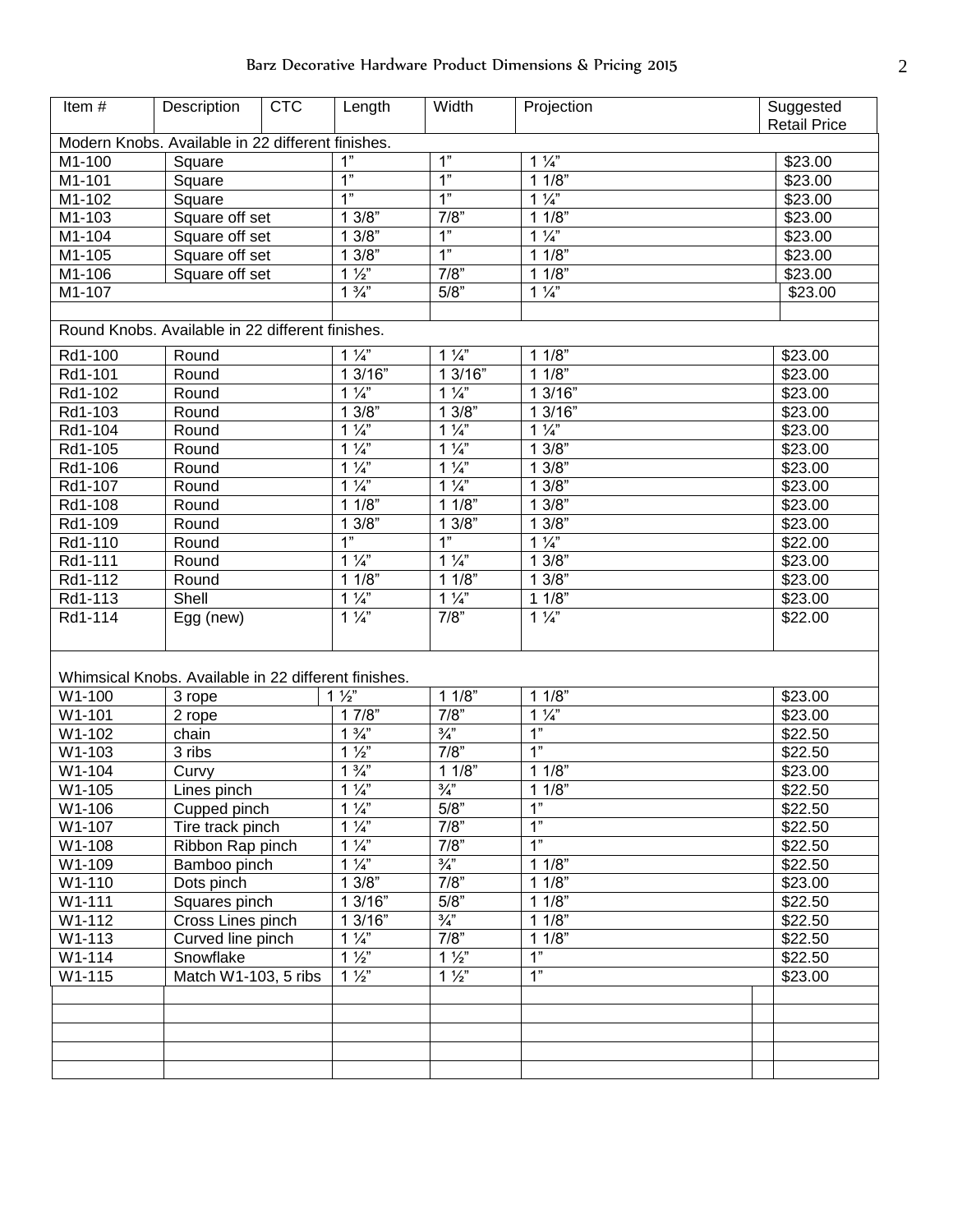| Item#                 | Description                                                            | <b>CTC</b> | Length             | Width            | Projection       | <b>Suggested Retail</b><br>Price |
|-----------------------|------------------------------------------------------------------------|------------|--------------------|------------------|------------------|----------------------------------|
|                       | Mini Knobs. Available in 22 different finishes.                        |            |                    | Overall (OA)     |                  |                                  |
| Mini1-100             | Modern Mini                                                            |            | 7/8                | 7/8"             | 13/8             | \$20.00                          |
| Mini1-101             | Modern Mini                                                            |            | 7/8"               | 7/8"             | $1\frac{1}{4}$   | \$20.00                          |
| Mini1-102             | Modern Mini                                                            |            | 1 1/16"            | 1 1/16"          | 13/8"            | \$20.00                          |
| Mini1-103             | Modern Mini                                                            |            | 1"                 | 1"               | 13/8"            | \$20.00                          |
| Mini1-104             | Modern Mini                                                            |            | $\overline{7/8}$   | 7/8"             | 1 5/16"          | \$20.00                          |
| Mini1-105             | Modern Mini                                                            |            | 7/8"               | 7/8"             | $1\frac{1}{4}$   | \$20.00                          |
| Mini1-106             | Modern Mini                                                            |            | $\frac{3}{4}$ "    | $\frac{3}{4}$    | 1 3/16"          | \$20.00                          |
| Mini1-107             | Modern Mini                                                            |            | 7/8                | 7/8"             | 11/8"            | \$20.00                          |
| Mini1-108             | Modern Mini                                                            |            | 7/8"               | 7/8"             | $1\frac{1}{4}$   | \$20.00                          |
| Mini1-109             | Ball                                                                   |            | 7/8                | 7/8"             | 1 3/16"          | \$20.00                          |
| Mini1-110             | Ball                                                                   |            | $\overline{7/8}$   | $\overline{7/8}$ | $1\frac{1}{4}$   | \$20.00                          |
| Mini1-111             | Ball                                                                   |            | 1"                 | 1"               | $1\frac{1}{2}$   | \$20.00                          |
| Mini1-112             | Ball                                                                   |            | 1"                 | 1"               | 13/16            | \$20.00                          |
| Mini1-113             | Ball                                                                   |            | 7/8"               | 7/8"             | 13/8"            | \$20.00                          |
| Mini1-114             | Ball                                                                   |            | $\overline{7/8}$   | 7/8"             | $1\frac{1}{2}$   | \$20.00                          |
| Mini1-115             | Ball                                                                   |            | 7/8"               | 7/8"             | 13/8"            | \$20.00                          |
|                       |                                                                        |            |                    |                  |                  |                                  |
|                       |                                                                        |            |                    |                  |                  |                                  |
|                       |                                                                        |            |                    |                  |                  |                                  |
|                       | Oversized Knobs. Available in 22 different finishes.                   |            |                    |                  |                  |                                  |
| A1-100                | XL R1-100                                                              |            | $1\frac{1}{2}$     | 13/8"            | 1 3/8"d          | \$38                             |
| A1-104                | <b>XL R1-101</b>                                                       |            | 21/8"              | 2 3/4" Bar       | 2"               | \$40                             |
| A1-106                | <b>XL C1-111</b>                                                       |            | $1\frac{3}{4}$     | 7/8"             | 15/8"            | \$38                             |
| A1-111                | <b>XL C1-110</b>                                                       |            | $2 \frac{3}{4}$    | $\frac{3}{4}$    | $1\frac{1}{2}$   | \$38                             |
| A1-112                | XL W1-105                                                              |            | 17/8"              | 7/8"             | 15/8"            | \$38                             |
| A1-114                | XL M1-105                                                              |            | 25/8"              | 13/8"            | $1\frac{1}{2}$   | \$38                             |
| A1-115                | XL W1-109                                                              |            | 17/8"              | 7/8"             | 15/8"            | \$38                             |
| A1-117                | XL M1-100                                                              |            | 13/8"              | 13/8"            | 13/8"            | \$38                             |
| A1-102                | XL W1-102                                                              |            | 25/8"              | $\frac{3}{4}$    | 11/8"            | \$28                             |
|                       |                                                                        |            |                    |                  |                  |                                  |
|                       |                                                                        |            |                    |                  |                  |                                  |
|                       | Glass Knobs. Available in 22 different finishes.                       |            |                    |                  |                  |                                  |
| G1-100 through G1-118 | <b>Metal Base</b>                                                      |            | 15/8"              | $1\frac{1}{2}$   | $1\frac{1}{4}$   | \$36                             |
|                       |                                                                        |            |                    |                  |                  |                                  |
| G1-100 through G1-118 | Glass Insert                                                           |            | 1"                 | 1"               |                  |                                  |
|                       |                                                                        |            |                    |                  |                  |                                  |
|                       |                                                                        |            |                    |                  |                  |                                  |
|                       | Back Plates to go with any knob. . Available in 22 different finishes. |            |                    |                  |                  |                                  |
| <b>BP-100</b>         | Traditional                                                            |            | $3 \overline{1/8}$ | 7/8"             | 1/8"             | \$12.00                          |
| <b>BP-101</b>         | Diamond                                                                |            | $2\frac{3}{4}$     | 13/8"            | $\overline{1/8}$ | \$12.00                          |
| BP-102                | <b>Rustic Square</b>                                                   |            | 11/4"              | 7/8"             | 1/8"             | \$10.00                          |
|                       |                                                                        |            |                    |                  |                  |                                  |
|                       |                                                                        |            |                    |                  |                  |                                  |
|                       |                                                                        |            |                    |                  |                  |                                  |
|                       |                                                                        |            |                    |                  |                  |                                  |
|                       |                                                                        |            |                    |                  |                  |                                  |
|                       |                                                                        |            |                    |                  |                  |                                  |
|                       |                                                                        |            |                    |                  |                  |                                  |
|                       |                                                                        |            |                    |                  |                  |                                  |
|                       |                                                                        |            |                    |                  |                  |                                  |
|                       |                                                                        |            |                    |                  |                  |                                  |
|                       |                                                                        |            |                    |                  |                  |                                  |
|                       |                                                                        |            |                    |                  |                  |                                  |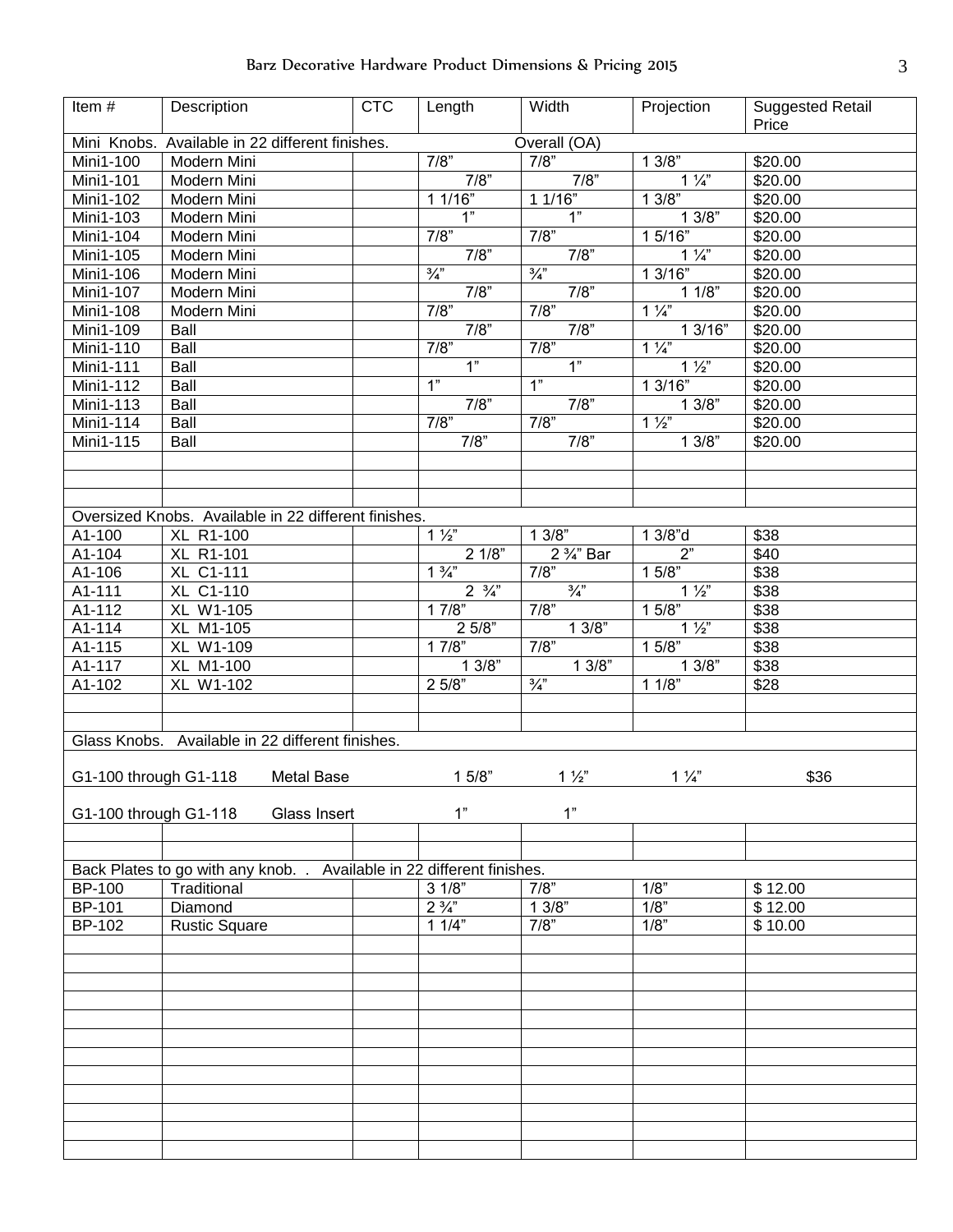| Item#                     | Description                           | <b>CTC</b> | Length                              | Width                                | Projection     | <b>Suggested Retail</b> |
|---------------------------|---------------------------------------|------------|-------------------------------------|--------------------------------------|----------------|-------------------------|
| Pulls                     |                                       |            |                                     | Overall(OA)                          |                | Price.                  |
|                           |                                       |            |                                     |                                      |                |                         |
| <b>Traditional Pulls.</b> | Available in 22 different finishes.   |            |                                     |                                      |                |                         |
| T2-100                    | Paisley                               | 3"         | 4 3/8"                              | $\frac{1}{2}$ " to $\frac{3}{4}$ "   | 1 3/16"        | \$33.00                 |
| $T2-101$                  | Drop, no swing                        | 3"         | 4"                                  | 21/8"                                | 11/8"          | \$34.00                 |
| T2-102                    | Drop, no swing                        | 3"         | 4 7/8"                              | $2\frac{1}{4}$                       | 13/8"          | \$35.00                 |
| T2-103                    | Drop, no swing                        | 3"         | $3\frac{3}{4}$                      | $1\frac{1}{2}$                       | $1\frac{1}{2}$ | \$34.00                 |
| T2-104                    | Drop, no swing                        | 3"         | 4 5/8"                              | $1\frac{3}{4}$                       | 13/8"          | \$34.00                 |
| $T2-105$                  | Ornate detail                         | 3"         | 51/8"                               | 11/8"                                | $1\frac{1}{4}$ | \$34.00                 |
| T2-106                    | Paisley cup pull (NEW)                | 3"or 4"    | $4\frac{3}{4}$                      | 17/8"                                | 11/8           | \$40.00                 |
|                           |                                       |            |                                     |                                      |                |                         |
|                           |                                       |            |                                     |                                      |                |                         |
| Rustic Pulls.             | Available in 22 different finishes.   |            |                                     |                                      |                |                         |
| R2-100                    | File marks, rectangle                 | 3"         | 4 3/8"                              | 1"                                   | 11/8"          | \$34.00                 |
| R2-101                    | Back plate, Drop                      | 3"         | 5"                                  | $1\frac{1}{2}$                       | $1\frac{3}{4}$ | \$38.00                 |
| R2-102                    | File marks                            | 3"         | 5"                                  | $\frac{3}{4}$ " to 7/8"              | 1 3/16"        | \$34.00                 |
| R2-103                    | Drop pull,                            | 3"         | 4"                                  | $3/8$ " Bar                          | $1\frac{1}{4}$ | \$34.00                 |
| R2-104                    | Hammered                              | 3"         | 4 7/8"                              | 1"                                   | 11/8           | \$34.00                 |
| R2-105                    | Drop w/ bar                           | 3"         | 4 1/ <sub>2</sub> " Bar             | $\frac{1}{2}$ " Bar                  | $1\frac{1}{2}$ | \$35.00                 |
| R2-106                    | Drop pull                             | 3"         | 41/8"                               | $1\frac{3}{4}$                       | $1\frac{1}{4}$ | \$34.00                 |
| R <sub>2</sub> -107       | Straight Bar                          | 3"         | 5"3/16                              | 3/8" Bar                             | 13/8"          | \$34.00                 |
| R2-108                    | Rustic Bamboo                         | 3"         | $4"$ $\frac{1}{4"}$                 | $\frac{1}{2}$                        | $1\frac{1}{4}$ | \$34.00                 |
| R2-109                    | Textured                              | 3"         | 33/8"                               | 5/8"                                 | 13/8"          | \$34.00                 |
| R2-110                    | Textured                              | 3"         | 43/8"                               | 7/16" Bar                            | 1 3/16"        | \$34.00                 |
|                           |                                       |            |                                     |                                      |                |                         |
|                           |                                       |            |                                     |                                      |                |                         |
|                           |                                       |            |                                     |                                      |                |                         |
| <b>Contemporary Pulls</b> | Available in 22 different finishes.   |            |                                     |                                      |                |                         |
| $C2-100$                  | Drop                                  | 3"         | $5\frac{1}{4}$                      | $\frac{1}{2}$                        | $1\frac{1}{2}$ | \$34.00                 |
| $C2-101$                  | Drop                                  | 3"         | $4\frac{1}{2}$                      | $\frac{1}{2}$                        | $1\frac{1}{2}$ | \$34.00                 |
| $C2-102$                  | Swan                                  | 3"         | $4\frac{1}{4}$                      | $\frac{1}{4}$ to $\frac{1}{2}$       | $1\frac{1}{2}$ | \$34.00                 |
| $C2-103$                  | Grill                                 | 3"         | $4\frac{1}{2}$                      | 5/8"                                 | $1\frac{1}{2}$ | \$34.00                 |
| $C2 - 104$                | Arm Chair                             | 3"         | 43/16"                              | 5/8"                                 | $1\frac{3}{4}$ | \$34.00                 |
| $C2-105$                  | Hammer Head                           | 3"         | 4"                                  | 5/8"                                 | 13/16"         | \$34.00                 |
| $C2-106$                  | Twist                                 | 3"         | $4\frac{1}{4}$                      | 5/8"                                 | $1\frac{1}{2}$ | \$34.00                 |
| $C2-107$                  | Drop                                  | 3"         | 35/8"                               | $\frac{3}{4}$ " Bar                  | $1\frac{1}{2}$ | \$34.00                 |
| C <sub>2</sub> -108       | Strap                                 | 3"         | 4"                                  | $\frac{3}{4}$ " to 1 $\frac{3}{4}$ " | 13/8"          | \$34.00                 |
| C2-109                    | <b>Dipped Curve</b>                   | 3"         | 4 5/8"                              | 5/8"                                 | 11/8"          | \$34.00                 |
| $C2-110$                  | Fish                                  | 3"         | 5"                                  | 1 1/4" Center                        | $1\frac{1}{4}$ | \$34.00                 |
| $C2-111$                  | Drop                                  | 3"         | 5"                                  | $1\frac{1}{2}$                       | $1\frac{1}{2}$ | \$34.00                 |
| $C2-112$                  | Curved                                | 3"         | $4\frac{1}{2}$                      | $\frac{1}{2}$                        | 13/8"          | \$34.00                 |
| $C2-113$                  | Slide                                 | 3"         | $4\frac{1}{2}$                      | $\frac{3}{4}$                        | 11/8"          | \$34.00                 |
| $C2-114$                  | <b>NEW</b><br>Same Ends               | 3"         | $4\frac{3}{4}$                      | $\frac{1}{2}$                        | $1\frac{1}{4}$ | \$34.00                 |
|                           |                                       |            |                                     |                                      |                |                         |
|                           |                                       |            |                                     |                                      |                |                         |
|                           |                                       |            |                                     |                                      |                |                         |
|                           |                                       |            |                                     |                                      |                |                         |
|                           |                                       |            |                                     |                                      |                |                         |
|                           | Miniature Pulls (matching mini knobs) |            | Available in 22 different finishes. |                                      |                |                         |
| Min2-100                  |                                       | 3"         | $3\frac{3}{4}$                      | $\frac{1}{2}$ " Bar                  | 15/8"          | \$34.00                 |
| Min2-101                  |                                       | 3"         | 35/8"                               | $\frac{1}{2}$ " Bar                  | $1\frac{1}{2}$ | \$34.00                 |
|                           |                                       |            |                                     |                                      |                |                         |
|                           |                                       |            |                                     |                                      |                |                         |
|                           |                                       |            |                                     |                                      |                |                         |
|                           |                                       |            |                                     |                                      |                |                         |
|                           |                                       |            |                                     |                                      |                |                         |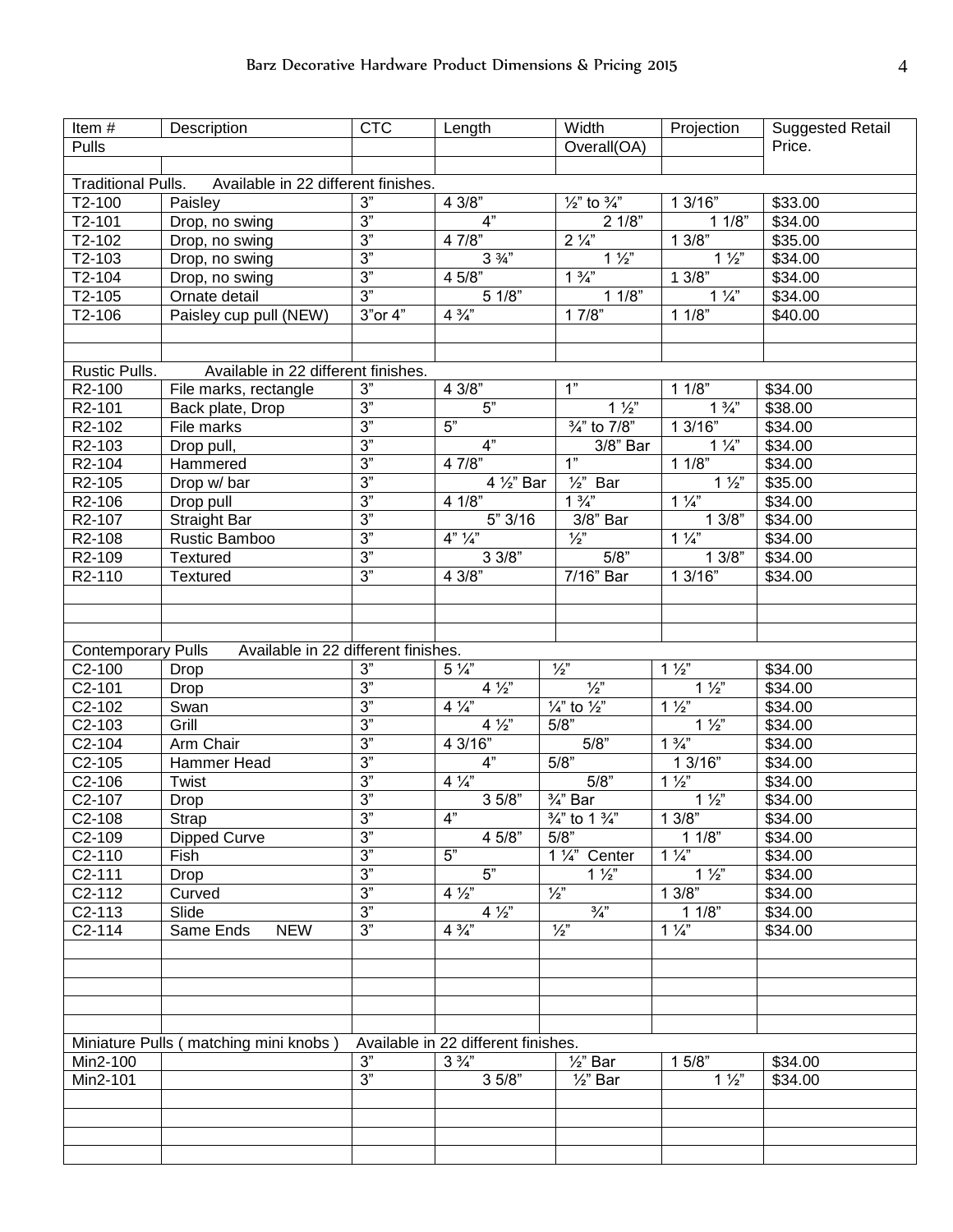| Item #                | Description                                         | <b>CTC</b> | Length             | Width                  | Projection     | <b>Suggested Retail</b> |  |
|-----------------------|-----------------------------------------------------|------------|--------------------|------------------------|----------------|-------------------------|--|
|                       |                                                     |            |                    | Overall (OA)           |                | Price.                  |  |
|                       |                                                     |            |                    |                        |                |                         |  |
| <b>Nature Pulls</b>   | Available in 22 different finishes.                 |            |                    |                        |                |                         |  |
| N2-100                | Leaf                                                | 3"         | 5"                 | $\frac{3}{4}$          | 1"             | \$34.00                 |  |
| N2-101                | Totem                                               | 3"         | 5"                 | 5/8"                   | 1"             | \$34.00                 |  |
| N2-102                | <b>Hammered Flower</b>                              | 3"         | $4\frac{1}{2}$     | 3/8" Bar               | $1\frac{3}{4}$ | \$34.00                 |  |
|                       |                                                     |            |                    | 1 1/2" Base            |                |                         |  |
|                       |                                                     |            |                    |                        |                |                         |  |
|                       |                                                     |            |                    |                        |                |                         |  |
|                       |                                                     |            |                    |                        |                |                         |  |
|                       |                                                     |            |                    |                        |                |                         |  |
|                       | Whimsical Pulls Available in 22 different finishes. |            |                    |                        |                |                         |  |
| W2-100                | <b>Three Ropes</b>                                  | 3"         | $5\frac{1}{4}$     | 1"                     | 11/8"          | \$34.00                 |  |
| W2-101                |                                                     | 3"         | 5 5/8"             | 11/16"                 | 11/8"          | \$34.00                 |  |
|                       | <b>Two Ropes</b>                                    | 3"         |                    |                        |                |                         |  |
| W2-102                | Chain Link                                          |            | 51/2"              | 7/8"                   | 1 1/16"        | \$34.00                 |  |
| W2-103                | 3 Ribs                                              | 3"         | 5 3/16"            | 1"                     | 1"             | \$34.00                 |  |
| W2-104                | Curvy                                               | 3"         | 51/2"              | 13/16"                 | 11/16"         | \$34.00                 |  |
| W2-105                | Lines                                               | 3"         | 4 7/8"             | 7/8"                   | $1\frac{1}{4}$ | \$34.00                 |  |
| W2-106                | Cupped                                              | 3"         | 4 7/8"             | 7/8"                   | $1\frac{1}{4}$ | \$34.00                 |  |
| W2-107                | Leaf                                                | 3"         | $3\frac{3}{4}$ "   | 7/8"                   | 11/8"          | \$33.00                 |  |
| W2-108                | Rounds                                              | 3"         | 3 7/8"             | 7/8"                   | 11/8"          | \$33.00                 |  |
| W2-109                | Rectangles                                          | 3"         | 37/8"              | 7/8"                   | 11/8"          | \$33.00                 |  |
| W2-110                | One Rope                                            | 3"         | 5"                 | 5/8"                   | 17/8"          | \$34.00                 |  |
| W2-111                | Squares                                             | 3"         | 4 7/8"             | $\frac{3}{4}$          | 1"             | \$34.00                 |  |
| W2-112                | <b>Cross Lines</b>                                  | 3"         | 4 7/8"             | $\frac{3}{4}$          | $1\frac{1}{4}$ | \$34.00                 |  |
| W2-113                | <b>Curved Line</b>                                  | 3"         | 53/16              | 7/8"                   | 7/8"           | \$34.00                 |  |
| W2-115                | Dots                                                | 3"         | $5\frac{1}{4}$     | 1"                     | 11/8"          | \$34.00                 |  |
| W2-116                | <b>Tire Tread</b>                                   | 3"         | 53/16"             | 7/8"                   | 11/8"          | \$34.00                 |  |
| W2-117                | Ribbon                                              | 3"         | 4 7/8"             | 7/8"                   | 13/8"          | \$34.00                 |  |
| W2-118                | Bamboo                                              | 3"         | 5"                 | $\frac{3}{4}$          | 1/3/16         | \$34.00                 |  |
| W2-119                | Snowboard pull                                      | 3"         | 5"                 | 1" Ends                | $1\frac{1}{4}$ | \$34.00                 |  |
| W2-120                | Ski Pull<br>(NEW)                                   | 3"         | $5\frac{1}{4}$     | 1 $\frac{1}{4}$ " Ends | 13/8"          | \$37.00                 |  |
|                       |                                                     |            |                    |                        |                |                         |  |
|                       |                                                     |            |                    |                        |                |                         |  |
| <b>WH-100</b>         | Ski Hook (NEW)                                      | 2 Holes    | $5\frac{1}{4}$     | 1 1/2" Base            | 21/8"          | \$46.00                 |  |
|                       |                                                     |            |                    | 1 1/8" to 1/2"         |                |                         |  |
|                       |                                                     |            |                    |                        |                |                         |  |
|                       |                                                     |            |                    |                        |                |                         |  |
| Modern Pulls          | Available in 22 different finishes.                 |            |                    |                        |                |                         |  |
| M2-100                | Rectangle                                           | 3"         | $4\frac{1}{2}$     | $\overline{1}$         | $1\frac{1}{4}$ | \$34.00                 |  |
| M2-101                | Rectangle                                           | 3"         | $4\frac{1}{2}$     | 1"                     | $1\frac{1}{4}$ | \$34.00                 |  |
| M2-102                |                                                     | 3"         | $4\frac{1}{2}$     | 1"                     | $1\frac{1}{4}$ | \$34.00                 |  |
|                       | Rectangle<br>Rectangle off set                      | 3"         | 51/8"              | 1"                     | 13/16"         |                         |  |
| M2-103                |                                                     |            |                    |                        |                | \$34.00                 |  |
| M2-104                | Rectangle off set                                   | 3"         | 51/16"             | 1"                     | $1\frac{1}{4}$ | \$34.00                 |  |
| M2-105                | Rectangle off set                                   | 3"         | 5"                 | 1"                     | $1\frac{1}{4}$ | \$34.00                 |  |
| M2-106                | Rectangle off set                                   | 3"         | $4\frac{1}{2}$     | 7/8"                   | $13/8$ "       | \$34.00                 |  |
| M2-107                |                                                     | 3"         | 4 3/8"             | 5/8"                   | 13/8"          | \$34.00                 |  |
|                       |                                                     |            |                    |                        |                |                         |  |
|                       |                                                     |            |                    |                        |                |                         |  |
|                       |                                                     |            |                    |                        |                |                         |  |
|                       |                                                     |            |                    |                        |                |                         |  |
| <b>Glass Pulls</b>    | Available in 22 different finishes.                 |            | (New 9" ctc glass) |                        |                |                         |  |
| G2-100 through G2-118 | Metal Base                                          | 3"         | $4\frac{1}{4}$     | $1\frac{1}{4}$         | $1\frac{1}{4}$ | \$47.00                 |  |
|                       |                                                     |            |                    |                        |                |                         |  |
| G2-100 through G2-118 | Glass Insert                                        |            | $3\frac{3}{4}$     | 1"                     |                |                         |  |
|                       |                                                     |            |                    |                        |                |                         |  |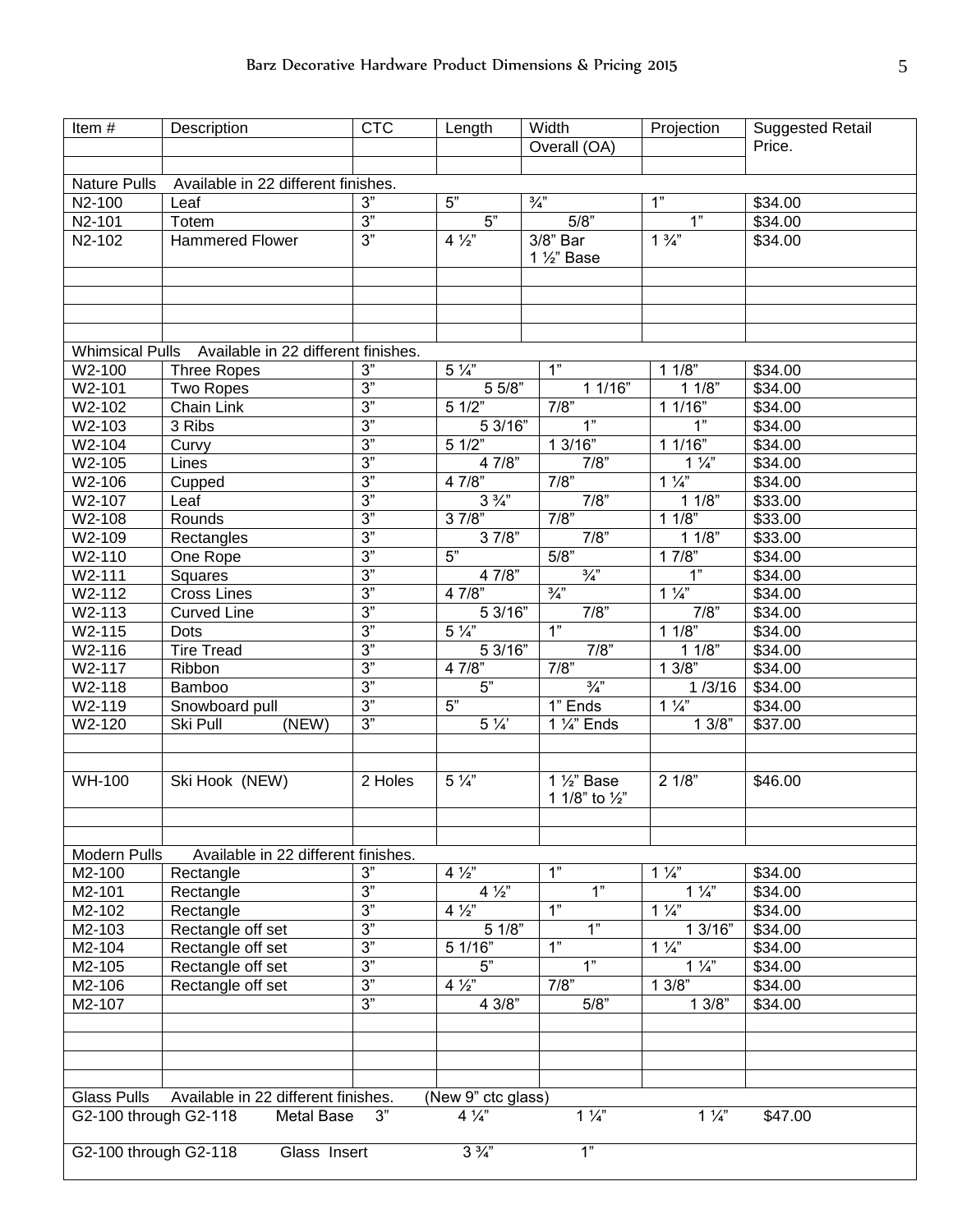| Item#        | Description                                       | <b>CTC</b>     | Length                              | Width                               | Projection     | <b>Suggested Retail</b> |
|--------------|---------------------------------------------------|----------------|-------------------------------------|-------------------------------------|----------------|-------------------------|
|              |                                                   |                |                                     |                                     |                | Price.                  |
|              |                                                   |                |                                     |                                     |                |                         |
| 4" ctc Pulls | Matching Sets Available in 22 different finishes. |                |                                     |                                     |                |                         |
|              |                                                   |                |                                     |                                     |                |                         |
|              | Rustic 4" ctc Pulls Matching Sets                 |                | Available in 22 different finishes. |                                     |                |                         |
| R4-100       | Matching R2-100                                   | 4"             | $5\frac{1}{2}$                      | $\overline{7/8}$                    | 11/8"          | \$38.00                 |
| R4-103       | Matching R2-103                                   | 4"             | 4 7/8"                              | 3/8"Bar, 1"Base                     | 13/8"          | \$38.00                 |
| R4-104       | Matching R2-104                                   | 4"             | $5\frac{3}{4}$                      | $\overline{7/8}$                    | 11/8"          | \$38.00                 |
| R4-105       | Matching R2-105                                   | 4"             | $5\frac{3}{4}$                      | 1/2"Bar, 1 1/8"Base                 | $1\frac{1}{2}$ | \$39.00                 |
| R4-107       | Matching R2-107                                   | $\overline{4}$ | $6\frac{1}{4}$                      | 3/8" to 3/4"                        | 13/8"          | \$38.00                 |
| R4-108       | Matching R2-108                                   | 4"             | 51/8"                               | $\frac{1}{4}$ " to $\frac{1}{2}$ "  | 11/8"          | \$37.00                 |
|              |                                                   |                |                                     |                                     |                |                         |
|              |                                                   |                |                                     |                                     |                |                         |
|              |                                                   |                |                                     |                                     |                |                         |
|              |                                                   |                |                                     |                                     |                |                         |
|              |                                                   |                |                                     |                                     |                |                         |
|              | Contemporary 4" ctc Pulls Matching Sets           |                |                                     | Available in 22 different finishes. |                |                         |
| $C4-105$     | Matching C2-105                                   | 4"             | $5\frac{1}{4}$                      | 5/8"                                | $1\frac{1}{4}$ | \$38.00                 |
| $C4 - 107$   | Matching C2-107                                   | 4"             | 45/8"                               | $\frac{3}{4}$ " Bar                 | $1\frac{1}{2}$ | \$38.00                 |
| C4-108       | Matching C2-108                                   | 4"             | 5"                                  | 1 5/8" to 5/8"                      | 11/8"          | \$38.00                 |
| $C4-120$     | Smooth<br><b>NEW</b>                              | 4"             | $4\frac{1}{2}$                      | $\frac{1}{2}$                       | 11/8"          | \$33.00                 |
| $C4 - 121$   | Filed<br><b>NEW</b>                               | 4"             | $4\frac{1}{2}$                      | $\frac{1}{2}$                       | 11/8"          | \$33.00                 |
| C4-122       | <b>Textured</b><br><b>NEW</b>                     | 4"             | $4\frac{1}{2}$                      | $\frac{1}{2}$                       | 11/8"          | \$33.00                 |
| $C4-123$     | <b>Hammered</b><br><b>NEW</b>                     | 4"             | $4\frac{1}{2}$                      | $\frac{1}{2}$                       | 11/8"          | \$33.00                 |
|              |                                                   |                |                                     |                                     |                |                         |
|              |                                                   |                |                                     |                                     |                |                         |
|              |                                                   |                |                                     |                                     |                |                         |
|              |                                                   |                |                                     |                                     |                |                         |
|              |                                                   |                |                                     |                                     |                |                         |
|              | Modern 4" ctc Pulls Matching Sets                 |                | Available in 22 different finishes. |                                     |                |                         |
| M4-102       | Matching M2-102                                   | 4"             | 5 3/8"                              | 1"                                  | $1\frac{1}{4}$ | \$38.00                 |
| M4-105       | Matching M2-105                                   | 4"             | 6"                                  | 1"                                  | 13/8"          | \$38.00                 |
| M4-120       | Smooth<br><b>NEW</b>                              | 4"             | 5"                                  | 7/8" Base, 3/8" Bar                 | $3/8$ "        | \$37.00                 |
| M4-121       | Filed<br><b>NEW</b>                               | 4"             | 5"                                  | 7/8" Base, 3/8" Bar                 | $3/8$ "        | \$37.00                 |
| M4-122       | <b>Textured</b><br><b>NEW</b>                     | 4"             | 5"                                  | 7/8" Base, 3/8" Bar                 | 3/8"           | \$37.00                 |
| M4-123       | <b>Hammered</b><br><b>NEW</b>                     | 4"             | 5"                                  | 7/8" Base, 3/8" Bar                 | 13/8"          | \$37.00                 |
|              |                                                   |                |                                     |                                     |                |                         |
|              |                                                   |                |                                     |                                     |                |                         |
|              |                                                   |                |                                     |                                     |                |                         |
|              |                                                   |                |                                     |                                     |                |                         |
|              | Whimsical 4" ctc Pulls Matching Sets              |                |                                     | Available in 22 different finishes. |                |                         |
| W4-103       | Matching W2-103                                   | 4"             | 6 1/8"                              | $\overline{7/8}$                    | $1\frac{1}{4}$ | \$38.00                 |
| $W4-118$     | Matching W2-118                                   | 4"             | 5 3/4"                              | 1"                                  | $1\frac{1}{4}$ | \$38.00                 |
|              |                                                   |                |                                     |                                     |                |                         |
|              |                                                   |                |                                     |                                     |                |                         |
|              |                                                   |                |                                     |                                     |                |                         |
|              |                                                   |                |                                     |                                     |                |                         |
|              |                                                   |                |                                     |                                     |                |                         |
|              |                                                   |                |                                     |                                     |                |                         |
|              |                                                   |                |                                     |                                     |                |                         |
|              |                                                   |                |                                     |                                     |                |                         |
|              |                                                   |                |                                     |                                     |                |                         |
|              |                                                   |                |                                     |                                     |                |                         |
|              |                                                   |                |                                     |                                     |                |                         |
|              |                                                   |                |                                     |                                     |                |                         |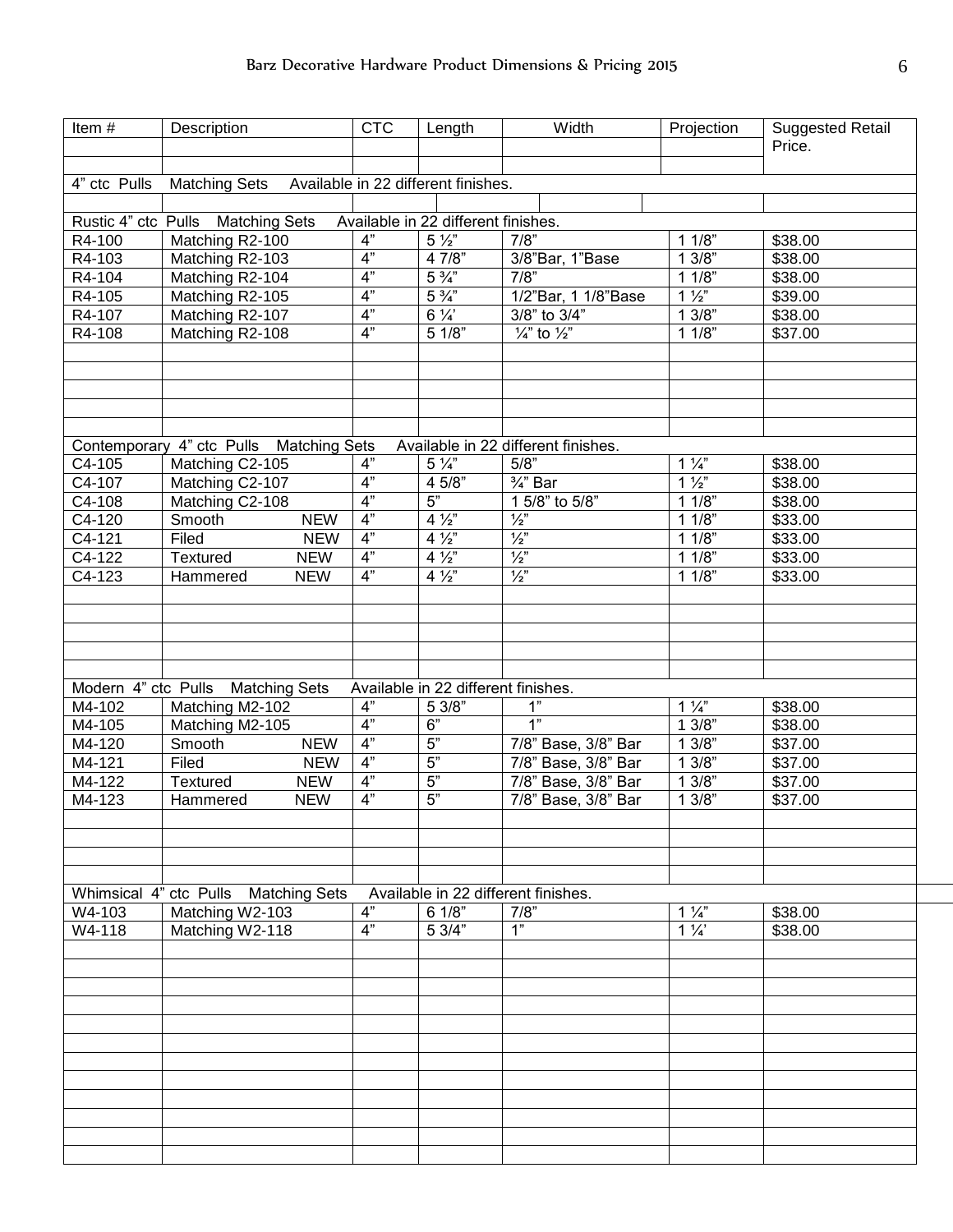| Item#      | Description                                                       | <b>CTC</b>           | Length            | Width                  | Projection         | <b>Suggested Retail</b> |
|------------|-------------------------------------------------------------------|----------------------|-------------------|------------------------|--------------------|-------------------------|
|            |                                                                   |                      |                   |                        |                    | Price.                  |
|            |                                                                   |                      |                   |                        |                    |                         |
|            | 5" to 6" Pulls to Match Sets. Available in 22 different finishes. |                      |                   |                        |                    |                         |
|            |                                                                   |                      |                   |                        |                    |                         |
|            | Rustic 5" to 6" Pulls . Available in 22 different finishes        |                      |                   |                        |                    |                         |
| R3-100     | Matching R2-100                                                   | 6"                   | 7 5/8"            | 1"                     | 11/8"              | \$52.00                 |
| R3-103     | Matching R2-103                                                   | 6"                   | $\overline{7}$    | 3/8" Bar               | 11/8"              | \$49.00                 |
| R3-104     | Matching R2-104                                                   | 5 7/8"               | $7\frac{1}{4}$    |                        | $1\frac{1}{4}$     | \$52.00                 |
| R3-105     | Matching R2-105                                                   | 57/8"                | $7\frac{1}{2}$    | 1/2"Bar, 1 1/8"Base    | 13/8"              | \$52.00                 |
| R3-107     | Matching R2-107                                                   | 57/8"                | 8"                | 3/8" Bar               | 11/8"              | \$49.00                 |
| R3-109     | Matching R2-109 NEW                                               | 6"                   | 65/8"             | 5/8"                   | $1\frac{1}{2}$     | \$52.00                 |
|            |                                                                   |                      |                   |                        |                    |                         |
|            |                                                                   |                      |                   |                        |                    |                         |
|            |                                                                   |                      |                   |                        |                    |                         |
|            |                                                                   |                      |                   |                        |                    |                         |
|            |                                                                   |                      |                   |                        |                    |                         |
|            | Traditional 5" to 6" Pulls . Available in 22 different finishes   |                      |                   |                        |                    |                         |
| T3-105     | Matching T2-105 NEW                                               | 5 7/8"               | $7\frac{1}{2}$    | 1"                     | 13/8"              | \$52.00                 |
| T3-104     | Matching T2-104 NEW                                               | 57/8"                | 75/8"             | $1\frac{3}{4}$ " OA    | $1\frac{1}{4}$     | \$52.00                 |
|            |                                                                   |                      |                   |                        |                    |                         |
|            |                                                                   |                      |                   |                        |                    |                         |
|            |                                                                   |                      |                   |                        |                    |                         |
|            |                                                                   |                      |                   |                        |                    |                         |
|            |                                                                   |                      |                   |                        |                    |                         |
|            | Contemporary 5" to 6" Pulls . Available in 22 different finishes  |                      |                   |                        |                    |                         |
| C3-105     | Matching C2-105                                                   | 5 7/8"               | $7\frac{1}{4}$    | 5/8"                   | $1\frac{7}{4}$     | \$49.00                 |
| C3-108     | Matching C2-108                                                   | 6"                   | $6\overline{7/8}$ | 5/8" Strap             | 11/8"              | \$49.00                 |
| $C3 - 114$ | Matching C2-114 NEW                                               | 47/8"                | $6\frac{3}{4}$    | $\frac{1}{2}$          | $1\frac{1}{4}$     | \$43.00                 |
|            |                                                                   |                      |                   |                        |                    |                         |
|            |                                                                   |                      |                   |                        |                    |                         |
|            |                                                                   |                      |                   |                        |                    |                         |
|            |                                                                   |                      |                   |                        |                    |                         |
|            | Modern 5" to 6" Pulls . Available in 22 different finishes        |                      |                   |                        |                    |                         |
| M3-102     |                                                                   |                      | $7\frac{1}{2}$    | 1"                     | $1\frac{1}{4}$     |                         |
| M3-105     | Matching M2-102                                                   | 6 1/8"<br>5"         | 73/8"             | 11/8"                  | 13/8"              | \$55.00<br>\$55.00      |
|            | Matching M2-105                                                   |                      |                   |                        |                    |                         |
|            |                                                                   |                      |                   |                        |                    |                         |
|            |                                                                   |                      |                   |                        |                    |                         |
|            |                                                                   |                      |                   |                        |                    |                         |
|            |                                                                   |                      |                   |                        |                    |                         |
|            | Nature 5" to 6" Pulls . Available in 22 different finishes        |                      |                   |                        |                    |                         |
| N3-100     | Leaf Matching N2-100                                              | 6"                   | 7 7/8"            | 7/8"                   | $1\frac{1}{2}$     | \$49.00                 |
|            |                                                                   |                      |                   |                        |                    |                         |
|            |                                                                   |                      |                   |                        |                    |                         |
|            | Mini 5" to 6" Pulls . Available in 22 different finishes          |                      |                   |                        |                    |                         |
| Min3-101   | Matching Min2-101                                                 | 6"                   | 6 5/8"            | $\frac{1}{2}$ " Bar    | $1\frac{1}{2}$     | \$48.00                 |
|            |                                                                   |                      |                   |                        |                    |                         |
|            | Whimsical 5" to 6" Pulls . Available in 22 different finishes     |                      |                   |                        |                    |                         |
| W3-103     | Matching W2-103                                                   | 55/8"                | 7 7/8"            | $\overline{7/8}$<br>1" | $1\overline{3/16}$ | \$49.00                 |
| $W3-118$   | Matching W2-118                                                   | $5\frac{3}{4}$<br>6" | 7 5/8"            | 1"                     | 13/8               | \$55.00                 |
| W3-106     | Matching W2-106 NEW                                               | 6"                   | $8\frac{1}{4}$    |                        | 15/8               | \$49.00                 |
| W3-105     | Matching W2-105 NEW                                               |                      | $7\sqrt{7/8}$     | 7/8"                   | $1\frac{1}{4}$     | \$49.00                 |
|            |                                                                   |                      |                   |                        |                    |                         |
|            |                                                                   |                      |                   |                        |                    |                         |
|            |                                                                   |                      |                   |                        |                    |                         |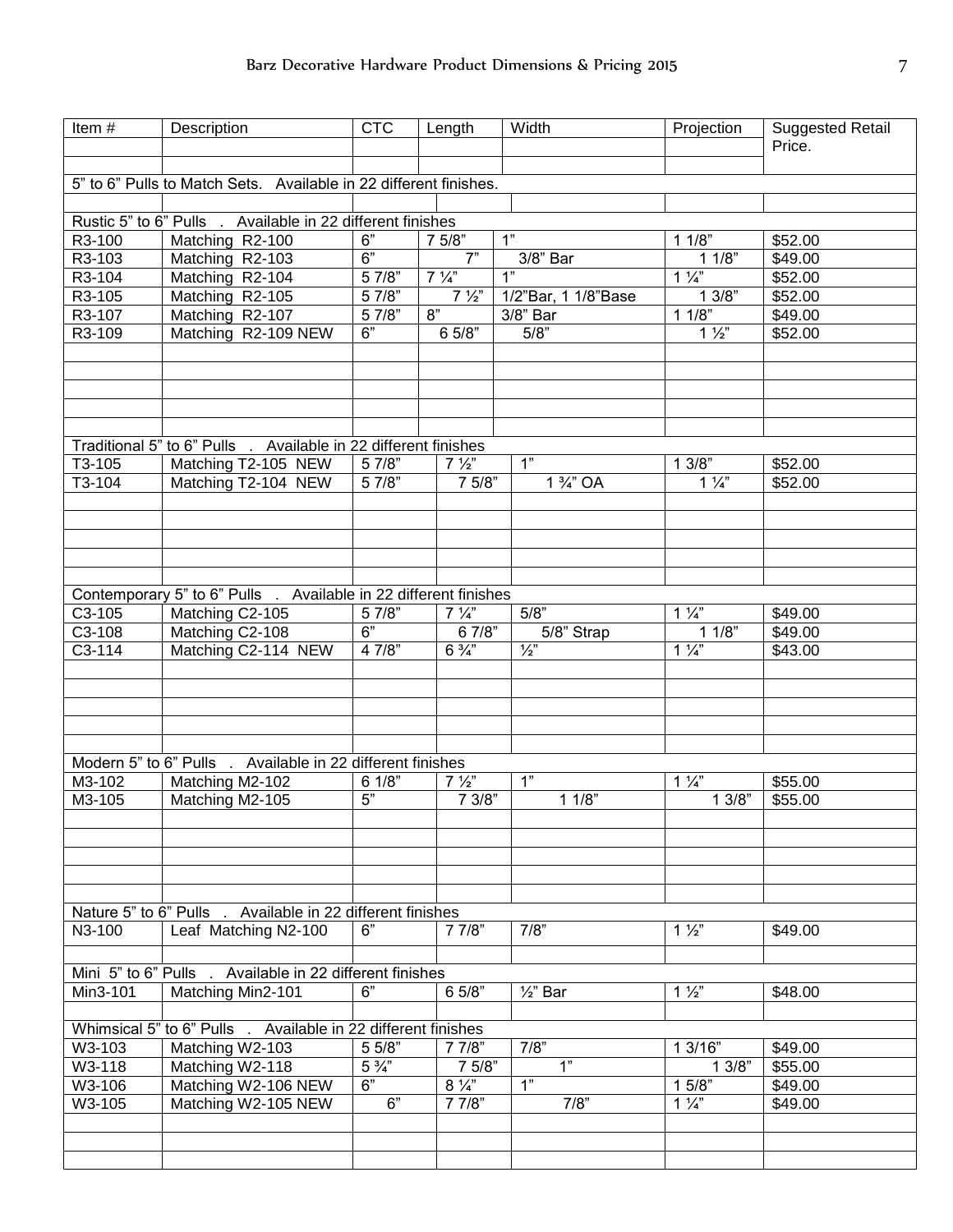| Item#                     | Description                                                        | <b>CTC</b>                         | Length                             | Width                              | Projection     | <b>Suggested Retail</b> |
|---------------------------|--------------------------------------------------------------------|------------------------------------|------------------------------------|------------------------------------|----------------|-------------------------|
|                           |                                                                    |                                    |                                    |                                    |                | Price.                  |
|                           |                                                                    |                                    |                                    |                                    |                |                         |
|                           | 9" to 10" Pulls to Match Sets. Available in 22 different finishes. |                                    |                                    |                                    |                |                         |
|                           |                                                                    |                                    |                                    |                                    |                |                         |
| Rustic 9" to 10" Pulls    | . Available in 22 different finishes                               |                                    |                                    |                                    |                |                         |
| A2-100                    | Matching R2-100                                                    | 8 1/2" or 8"                       | $10\frac{1}{4}$                    | 1"                                 | 13/16          | \$96.00                 |
| A2-101                    | Matching R2-108                                                    | 83/4"                              | 10 1/8"                            | $\frac{1}{4}$ " to $\frac{1}{2}$ " | $1\frac{1}{4}$ | \$92.00                 |
| A2-102                    | Matching R2-107                                                    | $8\frac{3}{4}$                     | 11"                                | 3/8 Bar, 3/4"Post                  | 13/8"          | \$96.00                 |
| A2-104                    | Matching R2-105                                                    | 83/4"                              | $10\frac{1}{4}$                    | $1/2$ "Bar,<br>1 1/8"Base          | 13/8"          | \$98.00                 |
| A2-105                    | Matching R2-104                                                    | 8 7/8"                             | $10\frac{3}{4}$                    | $\overline{7/8}$                   | $1\frac{1}{2}$ | \$98.00                 |
| A2-108                    | Matching R2-103                                                    | 8 7/8"                             | 9 7/8"                             | 3/8" bar, 1" Base                  | $1\frac{1}{4}$ | \$96.00                 |
| A2-118                    | Matching R2-109 NEW                                                | 95/8"                              | 10 3/8"                            | $5/8$ "                            | 15/8"          | \$98.00                 |
| A2-122                    | Smaller A3-108 NEW                                                 | $9\frac{1}{4}$                     | $10\frac{1}{2}$ "                  | $5/8$ " bar                        | 21/8"          | \$180.00                |
|                           |                                                                    |                                    |                                    |                                    |                |                         |
|                           |                                                                    |                                    |                                    |                                    |                |                         |
|                           |                                                                    |                                    |                                    |                                    |                |                         |
|                           |                                                                    |                                    |                                    |                                    |                |                         |
|                           | Traditional 9" to 10" Pulls . Available in 22 different finishes   |                                    |                                    |                                    |                |                         |
| A2-116                    | Matching T2-105                                                    | 8 3/4"                             | 10 5/8"                            | 1"                                 | 13/8"          | \$98.00                 |
|                           |                                                                    |                                    |                                    |                                    |                |                         |
|                           |                                                                    |                                    |                                    |                                    |                |                         |
|                           |                                                                    |                                    |                                    |                                    |                |                         |
|                           |                                                                    |                                    |                                    |                                    |                |                         |
|                           |                                                                    |                                    |                                    |                                    |                |                         |
|                           | Contemporary 9" to 10" Pulls .                                     |                                    | Available in 22 different finishes |                                    |                |                         |
| A2-106                    | Matching C2-108                                                    | $8\frac{1}{2}$                     | $9\frac{1}{2}$                     | $\overline{5}/8$ " Strap           | $1\frac{1}{4}$ | \$98.00                 |
| A2-107                    | Matching C2-107                                                    | $8\frac{1}{2}$                     | $9\frac{1}{4}$                     | $\frac{3}{4}$ " Bar                | $1\frac{1}{2}$ | \$96.00                 |
| A2-111                    | Matching C2-105                                                    | 85/8"                              | 10"                                | 5/8"                               | 13/8"          | \$96.00                 |
| A2-119                    | Matching C2-106 NEW                                                | 77/8"                              | 9 7/8"                             | $\frac{3}{4}$                      | 17/8"          | \$105.00                |
|                           |                                                                    |                                    |                                    |                                    |                |                         |
|                           |                                                                    |                                    |                                    |                                    |                |                         |
|                           |                                                                    |                                    |                                    |                                    |                |                         |
|                           |                                                                    |                                    |                                    |                                    |                |                         |
| Modern 9" to 10" Pulls    | . Available in 22 different finishes                               |                                    |                                    |                                    |                |                         |
| A2-114                    | Matching M2-105                                                    | 7 7/8"                             | 10 1/8"                            | 11/8"                              | $1\frac{1}{2}$ | \$105.00                |
| A2-117                    | Matching M2-102                                                    | 8 7/8"                             | 10 3/8"                            | 1"                                 | $1\frac{1}{4}$ | \$105.00                |
|                           |                                                                    |                                    |                                    |                                    |                |                         |
|                           |                                                                    |                                    |                                    |                                    |                |                         |
|                           |                                                                    |                                    |                                    |                                    |                |                         |
|                           |                                                                    |                                    |                                    |                                    |                |                         |
| Mini 9" to 10" Pulls      | Available in 22 different finishes                                 |                                    |                                    |                                    |                |                         |
| A2-109                    | Matching Min2-100                                                  | 8 5/8"                             | $9\frac{1}{2}$                     | $\frac{1}{2}$ " Bar                | 15/8"          | \$92.00                 |
| A2-110                    | Matching Min2-101                                                  | 8 5/8"                             | $9\frac{1}{2}$                     | $\overline{\frac{1}{2}}$ Bar       | $1\frac{1}{2}$ | \$92.00                 |
|                           |                                                                    |                                    |                                    |                                    |                |                         |
|                           |                                                                    |                                    |                                    |                                    |                |                         |
| Whimsical 9" to 10" Pulls |                                                                    | Available in 22 different finishes |                                    |                                    |                |                         |
| A2-103                    | Matching W2-110                                                    | $8\frac{3}{4}$ "                   | $10\frac{3}{4}$                    | 5/8                                | 1 1/4" to 2"   | \$96.00                 |
| A2-112                    | Matching W2-105                                                    | 8 7/8"                             | 11"                                | $\frac{3}{4}$                      | $1\frac{1}{4}$ | \$96.00                 |
| A2-113                    | Matching W2-103                                                    | $7\frac{3}{4}$                     | 9 7/8"                             | 7/8"                               | $1\frac{1}{4}$ | \$96.00                 |
| A2-115                    | Matching W2-118                                                    | 9 7/8"                             | 11 5/8"                            | 1"                                 | $1\frac{1}{2}$ | \$100.00                |
| A2-121                    | Matching W2-117                                                    | 8"                                 | 10"                                | $1 \overline{1/8}$                 | $1\frac{1}{2}$ | \$100.00                |
| A2-120                    | Larger Ski Pull                                                    | $3\frac{1}{2}$                     | $7\frac{3}{4}$                     | 15/8"                              | 15/8"          | \$90.00                 |
|                           |                                                                    |                                    |                                    |                                    |                |                         |
|                           |                                                                    |                                    |                                    |                                    |                |                         |
|                           |                                                                    |                                    |                                    |                                    |                |                         |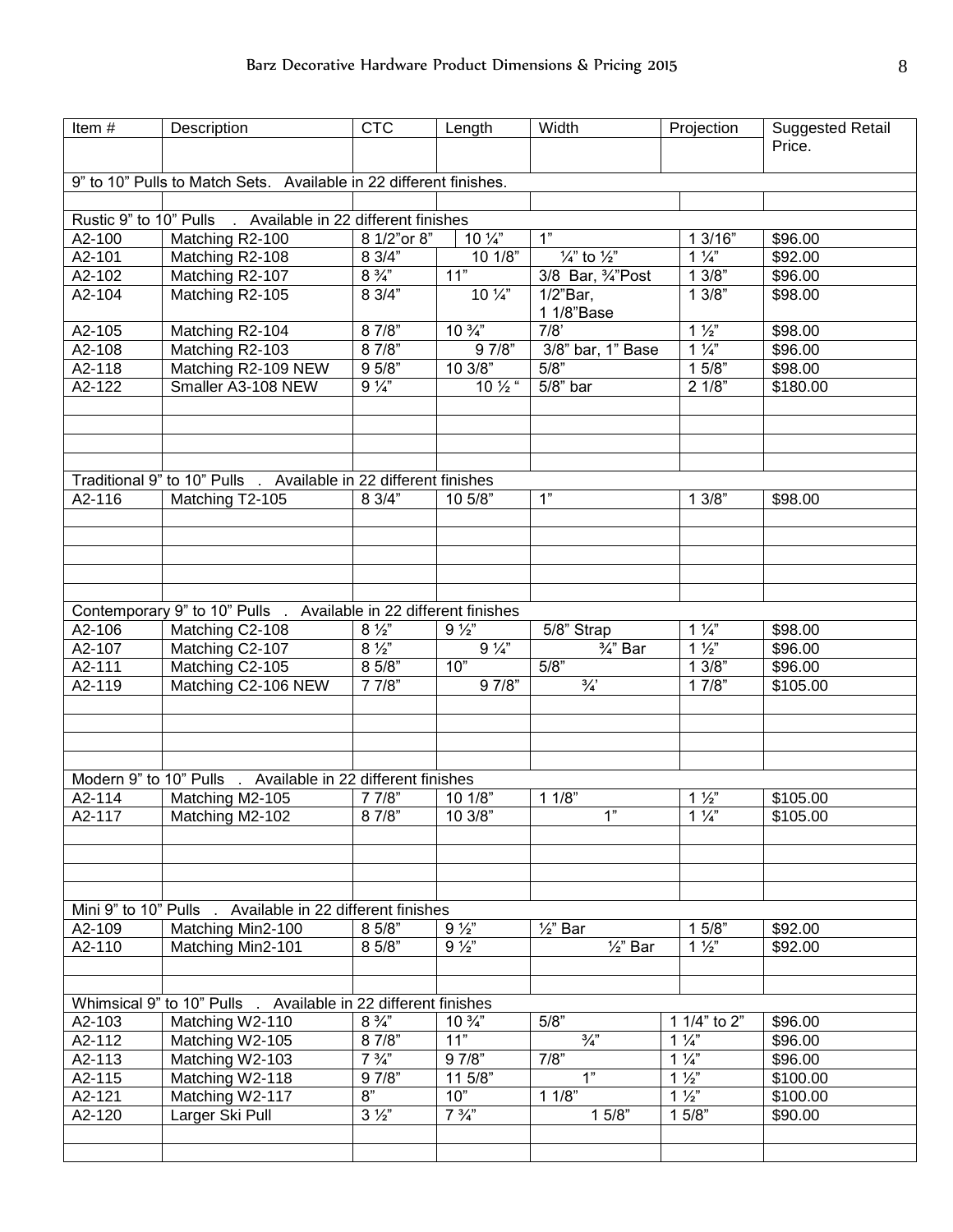| Item#                      | Description                                                         | <b>CTC</b>       | Length              | Width                            | Projection     | <b>Suggested Retail</b> |
|----------------------------|---------------------------------------------------------------------|------------------|---------------------|----------------------------------|----------------|-------------------------|
|                            |                                                                     |                  |                     |                                  |                | Price.                  |
|                            |                                                                     |                  |                     |                                  |                |                         |
|                            | Glass 9" to 10" Pulls . Available in 22 different finishes          |                  |                     |                                  |                |                         |
|                            | AG2-100 through AG2-118. Metal base                                 | 9"               | 103/8"              | 13/8"                            | $1\frac{1}{2}$ |                         |
|                            |                                                                     |                  |                     |                                  |                | \$155.00                |
|                            | AG2-100 through AG2-118. Glass Insert                               |                  | $9\frac{3}{4}$      | 1"                               | N/A            |                         |
|                            |                                                                     |                  |                     |                                  |                |                         |
|                            | Glass Designs available in 9" to 10" Pulls,                         |                  |                     |                                  |                |                         |
|                            |                                                                     |                  |                     |                                  |                |                         |
|                            | G2-100, G2-105, G2-108, G2-109, G2-111, G2-112, G2-114, G2-116,     |                  |                     |                                  |                |                         |
|                            |                                                                     |                  |                     |                                  |                |                         |
|                            |                                                                     |                  |                     |                                  |                |                         |
|                            |                                                                     |                  |                     |                                  |                |                         |
|                            | 13" to 15" Pulls to Match Sets. Available in 22 different finishes. |                  |                     |                                  |                |                         |
|                            |                                                                     |                  |                     |                                  |                |                         |
|                            | Rustic 13" to 15" Pulls . Available in 22 different finishes        |                  |                     |                                  |                |                         |
| A3-100                     | Matching R2-100                                                     | $11\frac{1}{4}$  | $13\frac{1}{2}$     | 11/8"                            | $1\frac{1}{2}$ | \$235.00                |
| A3-101                     | <b>NEW</b><br>Matching R2-108                                       | $11 \frac{3}{4}$ | 14 1/2"             | $\frac{1}{2}$ to $\frac{3}{4}$ " | 21/8"          | \$235.00                |
| A3-102                     | Matching R2-107                                                     | $10\frac{3}{4}$  | 13 5/8"             | 5/8" Bar                         | 17/8"          | \$235.00                |
| A3-104                     | Matching R2-105                                                     | $\overline{11}$  | 14"                 | $\frac{3}{4}$ " Bar              | 17/8"          | \$235.00                |
| A3-105                     | Matching R2-104                                                     | $11\frac{3}{4}$  | $14 \overline{1/4}$ |                                  | $1\frac{1}{2}$ | \$235.00                |
| A3-108                     | Matching R2-103                                                     | $13\frac{1}{4}$  | $14\frac{3}{4}$     | 5/8" Bar                         | 21/8"          | \$235.00                |
|                            |                                                                     |                  |                     |                                  |                |                         |
|                            |                                                                     |                  |                     |                                  |                |                         |
|                            |                                                                     |                  |                     |                                  |                |                         |
|                            |                                                                     |                  |                     |                                  |                |                         |
|                            |                                                                     |                  |                     |                                  |                |                         |
|                            | Traditional 13" to 15" Pulls                                        |                  |                     |                                  |                |                         |
| A3-116                     | Matching T2-105                                                     | $11\frac{1}{2}$  | 14 1/4"             | 1"                               | $1\frac{3}{4}$ | \$235.00                |
|                            |                                                                     |                  |                     |                                  |                |                         |
| Mini 13" to 15" Pulls      | Available in 22 different finishes                                  |                  |                     |                                  |                |                         |
| A3-122                     | Matching Min2-100 NEW                                               | 12"              | $13\frac{1}{2}$     | Bar 7/8"                         | $2\frac{1}{4}$ | \$250.00                |
|                            |                                                                     |                  |                     |                                  |                |                         |
|                            | Contemporary 13" to 15" Pulls                                       |                  |                     |                                  |                |                         |
| A3-106                     | Matching C2-108                                                     | 11 7/8"          | $13\frac{1}{4}$     | 7/8" Strap                       | $1\frac{1}{2}$ | \$235.00                |
| A3-111                     | Matching C2-105                                                     | 12 3/8"          | $14\frac{1}{2}$     | $\frac{3}{4}$                    | $1\frac{3}{4}$ | \$235.00                |
| A3-119                     | <b>NEW</b><br>Matching C2-106                                       | 11 7/8"          | 14"                 | $\frac{3}{4}$                    | 17/8"          | \$235.00                |
| A3-120                     | <b>NEW</b><br>Matching C2-114                                       | 11 7/8"          | $15\frac{1}{4}$     | $\frac{3}{4}$                    | $1\frac{3}{4}$ | \$235.00                |
| A3-124                     | <b>NEW</b><br>Matching C2-100                                       | $10\frac{1}{2}$  | $14\frac{1}{4}$     | 7/8"                             | $2\frac{1}{2}$ | \$245.00                |
|                            |                                                                     |                  |                     |                                  |                |                         |
|                            |                                                                     |                  |                     |                                  |                |                         |
| Whimsical 13" to 15" Pulls |                                                                     |                  |                     |                                  |                |                         |
| A3-112                     | Matching W2-105                                                     | 12 1/8"          | $14\sqrt{2}$        | 11/8"                            | 17/8"          | \$235.00                |
| A3-113                     | Matching W2-103                                                     | 11"              | $13\frac{1}{2}$     | $1\frac{1}{4}$                   | 17/8"          | \$235.00                |
| A3-115                     | Matching W2-118                                                     | 12 1/8"          | $14\frac{1}{2}$     | 11/8"                            | 17/8"          | \$235.00                |
| A3-121                     | Matching W2-117                                                     | 12 1/8"          | $14\frac{1}{2}$     | 13/8"                            | 17/8"          | \$235.00                |
| A3-123                     | Matching W2-112                                                     | $11\frac{1}{2}$  | 13"                 | 7/8"                             | 13/8           | \$225.00                |
|                            |                                                                     |                  |                     |                                  |                |                         |
| Modern 13" to 15" Pulls    |                                                                     |                  |                     |                                  |                |                         |
| A3-114                     | Matching M2-105                                                     | 9 5/8"           | 13"                 | $1\frac{1}{2}$                   | 15/8"          | \$235.00                |
| A3-117                     | Matching M2-102                                                     | $11\frac{1}{4}$  | 13"                 | $1\frac{1}{4}$                   | 13/8"          | \$235.00                |
|                            |                                                                     |                  |                     |                                  |                |                         |